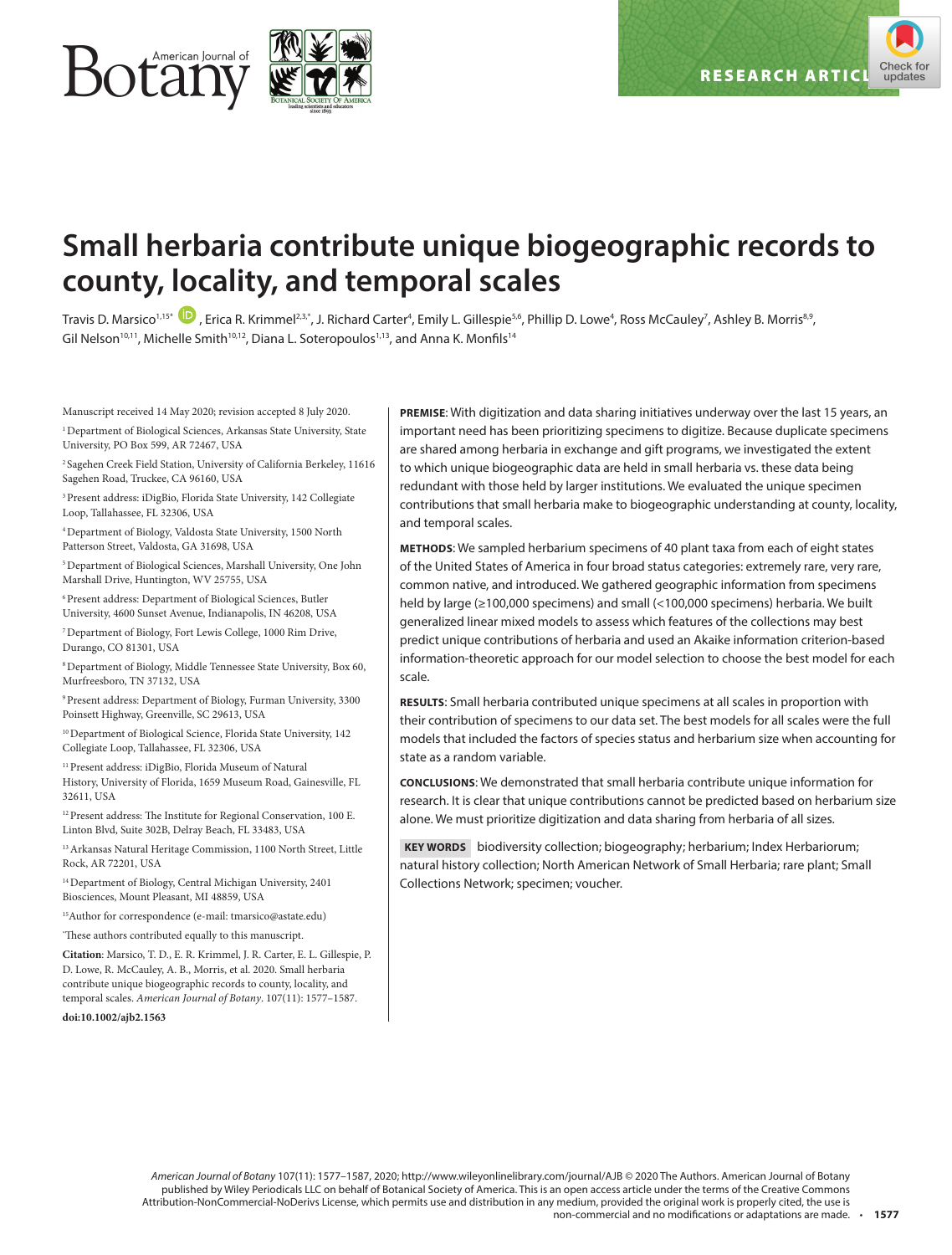Herbaria are critical components of biological research infrastructure. The *Index Herbariorum*, a comprehensive, worldwide, online inventory of herbaria and their holdings, reports 686 active herbaria in the United States of America (USA; Thiers, 2020). Collectively, these institutions serve as repositories for over 78 million specimens and represent the most extensive sampling of vascular and nonvascular plant biodiversity in the USA, as well as the only source of verifiable data on botanical biodiversity over time (Page et al., 2015; Heberling and Isaac, 2017; Thiers, 2020). Traditional research uses of herbarium specimens include type collections for species' names and references for taxonomy, systematics, floristics, and biogeography. Over time the uses have expanded to answer questions about invasive species, species range shifts, pollution trends, bioprospecting, etc. (Lavoie, 2013; Heberling and Isaac, 2017; Heberling at al., 2019; McCartha et al., 2019).

Herbarium specimens contribute to a diversity of research areas, and researchers utilize an expanding set of techniques and analyses that did not exist when the specimens were initially collected (Heberling et al., 2019). For example, it is only since 2001 that herbarium specimens have been used for molecular phylogenetic analysis (Ristaino et al., 2001; Lavoie, 2013). Biodiversity informatics is another field that brings new analytical methods to herbarium specimen data, e.g., species distribution modeling (SDM) to map biodiversity and predict response to climatic changes, in addition to complementing studies that assess extinction risk and determine conservation priorities (Guralnick and Hill, 2009; Bloom at al., 2018; Lughadha et al., 2018). Herbarium specimens are also being used to assess changes in phenology resulting from climate change (Miller-Rushing et al., 2006; Calinger et al., 2013; Davis et al., 2015; Park and Schwartz, 2015; Rawal et al., 2015; Pearse et al., 2017; Willis et al., 2017; Brenskelle at al., 2019; Pearson, 2019). Digital imaging has facilitated research at unprecedented scales via low-cost automated and semi-automated techniques for scoring morphological characteristics or analyzing color (Gehan and Kellogg, 2017; Soltis, 2017).

Herbaria are essential partners in myriad large-scale, data-driven research initiatives not only within the plant sciences, but also extending into ecology, human health, and economics (Gropp, 2003; Winker, 2004; Pyke and Ehrlich, 2010; Heberling and Isaac, 2017). Studies in disease ecology and public health cite publications that use herbarium data from aggregated biodiversity occurrence databases (Ball-Damerow et al., 2019), exemplifying the integral connection between biodiversity and human health. These diverse new uses enhance, rather than replace, the traditional role of herbaria as research infrastructure (Heberling and Isaac, 2017). In fact, over the last century, citation of herbarium specimens has substantially increased, underscoring the vital role that herbaria continue to play in the future of cross-disciplinary, integrative science (Heberling et al., 2019).

Many emergent research techniques benefit from having more specimen records accessible, and researchers are clamoring for data to fill spatial, taxonomic, and temporal gaps (Ariño et al., 2013; Lavoie, 2013). Ball-Damerow et al. (2019, p. 2) assert that "the biggest obstacle for biodiversity data users is obtaining records of sufficient quantity and quality for the region and taxonomic group of interest." In a literature review of works citing herbarium specimens published between 1933 and 2012, Lavoie (2013) found that the median number of specimens referenced for biogeographic or conservation-focused studies was >2800. Species distribution modeling is

a specific example of an approach greatly improved by a larger sample of specimen records, which might come from a combination of continued collecting, more spatially distributed collecting, and better access to existing specimen data (Feeley and Silman, 2011; Ball-Damerow et al., 2019). The contribution of small herbaria to SDM was addressed by Glon et al. (2017) in a case study of the Fuireneae (Cyperaceae). Using a combination of digitized data from small and large collections, the authors showed that species-specific models inclusive of data from small herbaria resulted in more refined predictions of ecological niche and enhanced SDMs bridging geographic gaps.

Collection bias is another known challenge that can be addressed on spatial, temporal, trait, phylogenetic, and collector planes by including a large number of specimen records (Ward, 2012; Meyer et al., 2016; Daru et al., 2017; Soltis, 2017). Bias can be minimized by increasing not only the total number of specimens, but also the number of collections providing specimens (Soberon, 1999; Krishtalka and Humphrey, 2000). In a case study featuring a common insect taxon, Ferro and Flick (2015) found that they needed specimens from a minimum of 15 collections to build a reasonable distribution model.

Herbaria have a rich history both as regional collections and as large institutions with national or global foci. Of the 686 herbaria in the USA, only 13 hold in excess of 1 million specimens each, representing a collective 40 million specimens (Thiers, 2020). Thirty-five collections hold 450,000 specimens or more and represent a collective 54.7 million specimens (Thiers, 2020). This means that approximately 30% (23 million) of the nation's total herbarium specimens are held across the 651 collections with fewer than 450,000 specimens each, many of which have fewer than 100,000 specimens (Barkworth and Murrell, 2012; Thiers, 2020). The sheer number and vast geographic distribution of these herbaria contribute to their collective value as research infrastructure and provide resources to an active scientific community both within the USA and internationally (Barkworth and Murrell, 2012; Lavoie, 2013).

Small herbaria are often regional in scope and contain fewer specimens than larger herbaria with a national or global scope, and regional herbaria are frequently defined by an ecological or taxonomic specialty as well as a geographic focus (Monfils et al., 2020). These collections may receive less research access than larger herbaria, in part because of the logistical advantage of traveling to a handful of larger herbaria over many smaller herbaria, a pattern demonstrated by López and Sassone (2019) for herbaria in Argentina. Similar visitation patterns based on collection size have been reported for entomology collections (Cobb et al., 2019). In a survey of herbaria globally, Lavoie (2013) found that the 63 individual large herbaria with >1 million specimens each were accessed three to six times more frequently than those with fewer specimens. However, although individual small (<100,000 specimens; 407 collections) and medium (100,000–999,999 specimens; 263 collections) herbaria were consulted less frequently, they collectively received a roughly equal number of consultations per size class, with small herbaria at 31% of consultations, medium herbaria at 39%, and large herbaria at 30%. Lavoie (2013) interpreted this as evidence that, despite containing only a fraction of total specimens worldwide, small herbaria contain specimens of local or national importance. O'Connell et al. (2004) have a similar finding; in their assessment of herbarium specimens collected on National Park Service land, they found records from 78 institutions collected between 1890 and 1980, with specimen detection rates inversely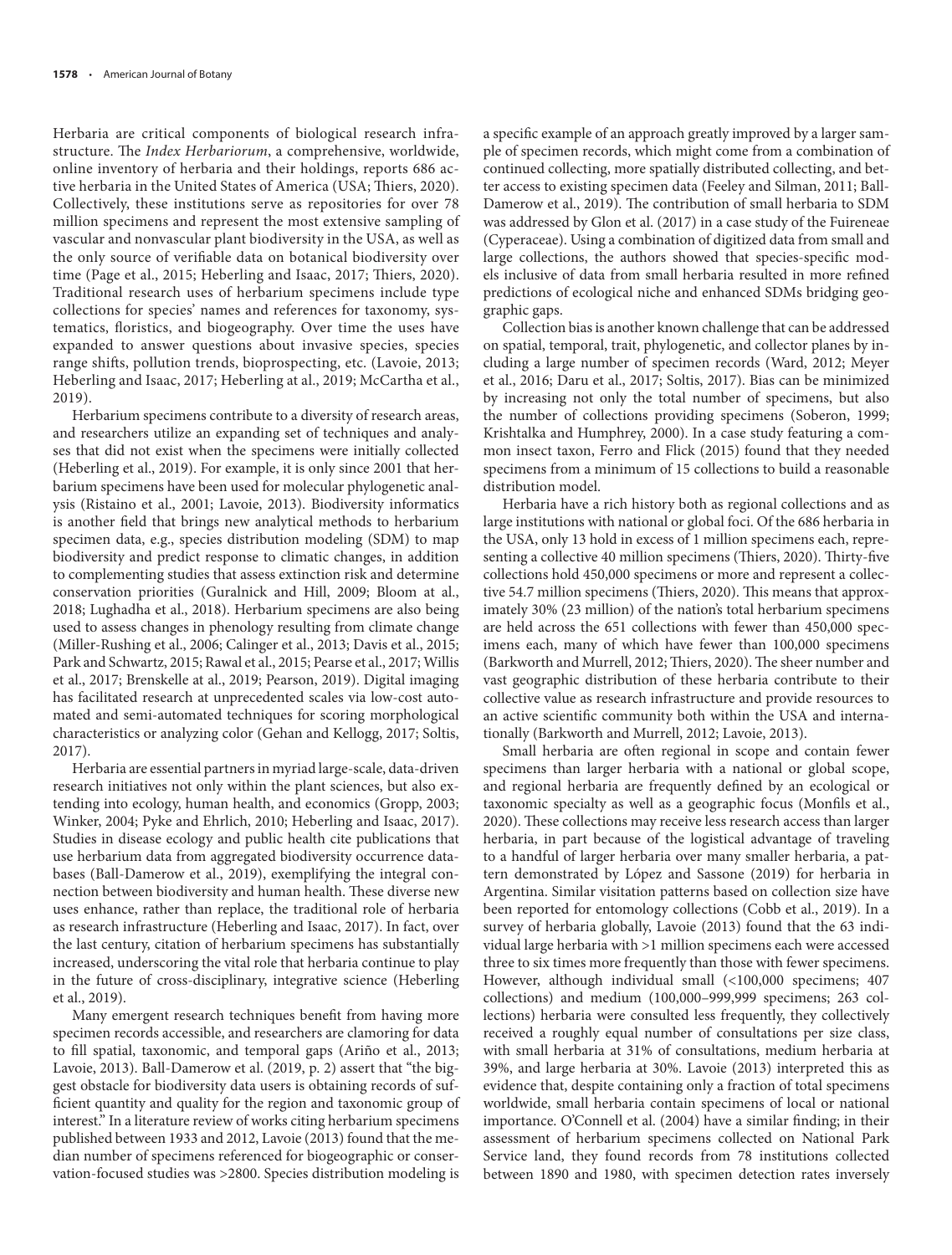related to collection size and with relevant specimens most often held by collections geographically close to the region of interest.

The advent of specimen digitization means that the logistical advantage of large vs. small herbaria is diminished because a researcher can often identify specimens of interest without visiting or necessarily contacting each individual herbarium. Before 2004, the use of digitized collections was practically nonexistent in the herbarium literature, but in the intervening years, digital access has become common and has facilitated the use of many more specimens per study, from a median of 226 specimens in studies that did not access digital records to a median of 15,295 specimens in studies that did (Lavoie, 2013). As digitized specimen records become available online, they have an even broader reach. Ball-Damerow et al. (2019) noted that online species occurrence databases are most commonly used for studies on species distribution, species richness, taxonomy, conservation, and invasive species—all research themes that gained prominence long before digitization. These online species occurrence databases are democratizing access to herbarium specimens from collections that have previously been difficult to access due to location and/or staffing. In fact, Lavoie (2013) attributes the lag in publications using digitized specimen data, which have been available in part since the 1970s, to the lack of online accessibility.

For most of the last 200 years, access to specimen-based biodiversity records has depended primarily on researchers traveling to collections or curators shipping loans upon request. To save time and funds, researchers have often limited their investigations to large, well-known institutions and those with adequate resources to support loan management, potentially ignoring important specimens and data deposited in less accessible or discoverable institutions, which are often smaller (Casas-Marce et al., 2012). A baseline understanding of the relative scientific contributions of specimen data in variously sized herbaria is essential, especially in light of the recent advances in collections digitization and data mobilization catalyzed by the USA National Science Foundation's (NSF) Advancing Digitization of Biodiversity Collections (ADBC) program, and given the continuing loss of support for biodiversity collections of all types (Winker, 2004), including the potential loss of the specimens themselves.

It is widely recognized that our knowledge of biodiversity is far from complete, even on a coarse geographic scale (Sorrie and Weakley, 2001; Meyer et al., 2016). Several authors have expressed support for the importance of including small collections' data for understanding temporal and biogeographic diversity (Snow, 2005; Barkworth and Murrell, 2012; Lavoie, 2013; Glon at al., 2017). One recent publication, in particular, highlights the future importance of discoverability and digitization of regional collections (Lendemer et al., 2020). Here, we studied the extent to which the holdings of small herbaria, often regional in scope, contribute meaningfully to our knowledge of plant biogeography at geographic and temporal scales. This paper advances such understanding by quantifying the unique contributions made by collections of all sizes.

## **MATERIALS AND METHODS**

Herbarium specimen data were sampled in eight of the 50 USA states (16%), based on locations of collaborating authors: Arkansas (AR), California (CA), Colorado (CO), Florida (FL), Georgia (GA), Michigan (MI), Tennessee (TN), and West Virginia (WV). Using a

state-based approach is justified because floras that contain distribution and abundance data for species are often written or compiled in state-specific floras and by state agencies, such as natural heritage programs. The states included in this study span the nation and represent a range of sizes (geographically and by population) and endemism. Botanical history—including number of herbaria, number of total specimens, and collection effort within the state also varies across these states.

For each state, plant species (or infraspecific taxa, "taxa" hereafter) were selected within each of four status categories: extremely rare (S1, typically representing  $\leq$ 5 population occurrences), very rare (S2, typically representing 6–20 population occurrences), common native, and introduced. Due to differences in phytogeography and the historical emphasis on state-based plant projects, taxa were selected for this project within each state rather than across states, resulting in a compiled list of 320 taxa to sample (8 states  $\times$  4 status categories  $\times$  10 taxa; except WV, which had 8 taxa in the common native category and 12 taxa in the introduced category).

To identify sample taxa in the S1 and S2 status categories, we acquired state-level lists for tracking rare/threatened/endangered plants from state natural resource conservation agencies (see data sources in Appendix S1). We chose to select taxa separately for the S1 and S2 categories because we wanted to analyze the occurrence of rare species records but were concerned that S1 taxa may be too infrequently represented in the specimen data set. Taxa with dual listings (i.e., S1/S2 or S2/S3) were excluded from our selections. Ten S1 taxa within each state and 10 S2 taxa within each state were randomly selected from the state-level lists using a random number generator to identify a row in a spreadsheet (filtered by status, S1 or S2) that correlated to a taxon. Or, in cases where the state-level list was formatted for print, the random number generator identified a page number on which the first taxon matching the correct status (S1 or S2) was selected. Despite this slight variation in selection approach across state-level lists, each researcher ensured that taxa were selected randomly to avoid bias.

To identify sample taxa in the introduced status category, we acquired state-level lists for tracking introduced/invasive plant species; if a state did not maintain its own introduced/invasive species list, an analogous list from a neighboring state was used (see data sources in Appendix S1). Introduced taxa within each state were randomly selected from the state-level lists via the same methods as above. In states that included data about the level of invasive threat (CA, FL, GA, TN), the randomly selected introduced taxa were chosen from a subset of those species representing the highest threat level. In states lacking these data (AR, CO, MI, WV), the randomly selected introduced taxa were compiled without accounting for perceived threat level.

To identify sample taxa in the common native status category, we acquired state-level lists of all taxa known to occur within the state from checklists, atlases, floras, or databases (see data sources in Appendix S1). Common native taxa within each state were randomly selected from the state-level lists via the same methods as above. We discarded any selected taxon listed as rare or introduced, and a new random number was generated until the selected taxon was absent from these other lists.

This design resulted in a random sample of taxa across states and species statuses, which reduced overall bias. Based on the randomly selected sample of 40 taxa per state, we attempted to acquire specimen data from all herbaria located within each state during the summer and fall of 2014 (see Appendix S2 for a list of herbaria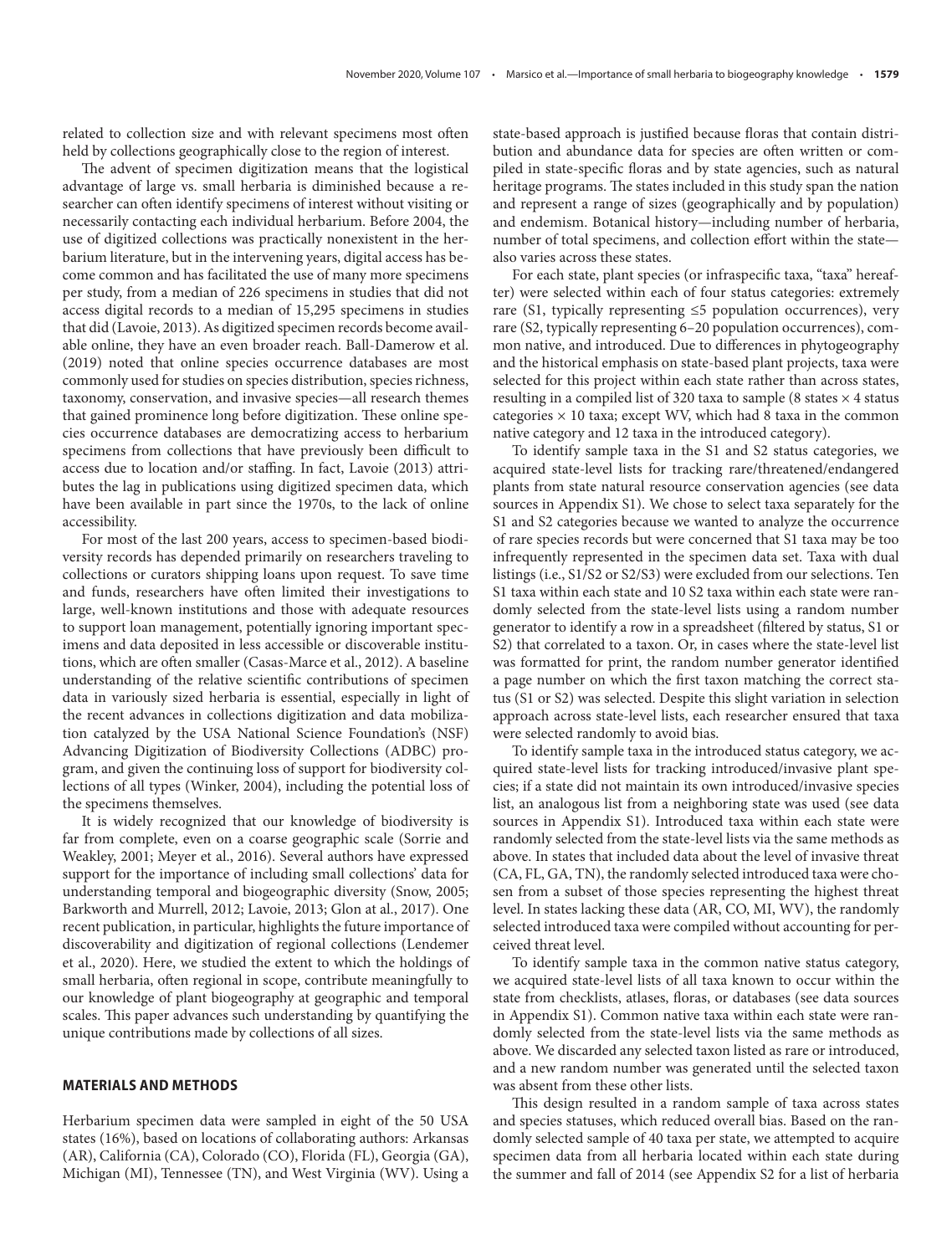contacted). We gathered specimen information from online databases when available and by contacting curators or collections managers when online data were not available. When data were not available digitally, we digitized de novo from specimen images or specimen loans and repatriated the transcribed data back to the collection. Coauthors were responsible for acquiring and collating data within their respective states.

Herbaria included in this study were categorized into two size classes of small  $($ <100,000 specimens) and large  $($ ≥100,000 specimens). The 100,000-specimens cutoff classifies 85% of herbaria in the USA as small (Thiers and Ramirez, 2020) and is reflective of recent publications in the USA herbarium community (Lavoie, 2013; Glon et al., 2017). Emerging research suggests that a more appropriate cutoff would be <175,000 specimens (classifying 90% of herbaria in the USA as small; Thiers and Ramirez, 2020) based on the Jenks natural breaks classification method (Monfils et al., 2020). To be conservative in our estimates and conclusions, we maintained the more traditionally accepted 100,000-specimen cutoff for small vs. large herbaria in our primary analyses and discussion presented here, although to be comprehensive we have also provided alternative analyses for the 175,000-specimen cutoff.

For each specimen, at a minimum we recorded the catalog or accession number, taxon identification, state, county, locality (as transcribed from the specimen label), collector, and collection date. The data were collated and nominally cleaned to accomplish the research purposes of this project, e.g., date strings transformed into formatted dates, taxon names synonymized with current taxonomy, counties validated (see Appendix S3 for a data dictionary that briefly describes each field and any transformations applied). The collated data set consisted of 21,546 specimen records (see Data Availability statement with this article) and included records lacking our minimum data quality standards, which were flagged and later excluded during analyses. The original data had varying degrees of cleanliness, but we did not fix additional issues (e.g., incompletely parsed locality information) that were beyond the scope of this research.

Specimen localities were georeferenced for spatial analysis. We used geographic coordinate information when available either in the original locality description  $(\sim 7\%$  of specimens,  $N = 1454$ ) or from the herbarium database  $(\sim 11\%$  of specimens,  $N = 2460$ ). Specimen localities without coordinates were georeferenced automatically using the GeoLocate API with OpenRefine (~73% of specimens, *N* = 15,807; Rios, 2019; OpenRefine Core Team, 2018). We georeferenced specimens for which GeoLocate could not automatically determine coordinates using the online GeoLocate tool in combination with research on Google Maps (~5% of specimens,  $N = 1068$ ). A small subset of specimens did not have enough information to georeference at a level of precision below county; we reviewed and flagged these as unable to be georeferenced (~4% of specimens,  $N = 757$ ). All coordinate data were evaluated in QGIS (QGIS Development Team, 2019) to find instances in which the county recorded on the specimen label did not match the county identity based on coordinates. Mismatches occurred for ~2000 specimen records, and we refined these georeferences using the online GeoLocate tool in combination with research on Google Maps.

From the collated data set consisting of 21,546 specimen records, we reviewed and excluded 1366 records with specific data quality or scope issues, i.e., county information missing, multiple counties listed, specimens suspected to be cultivated, multiple herbaria listed (e.g., specimens of a small field station herbarium managed physically on site at a large herbarium), and/or herbarium located out of

state. Among the 1366 specimens eliminated were records from two out-of-state herbaria (RM in Wyoming and SJNM in New Mexico), which had extensive holdings of Colorado material.

The data set was reviewed for duplicate specimens, and we assigned flags for categories of uniqueness using R (Bivand and Lewin-Koh, 2019; Bivand and Rundel, 2019; Bivand et al., 2019; R Core Team, 2019; Wickham et al., 2019; Zhu, 2019; see Data Availability statement for code). For our purposes, we conservatively defined duplicate specimens as those of the same taxon collected on the same date in the same county by the same collector. We suspected a priori that there may be a large number of duplicate specimens in our data set due to the tradition of field botanists and herbarium curators developing extensive and long-lasting specimen exchanges among institutions. Regardless of whether the duplicates were held within a single herbarium or across multiple herbaria, we only retained a single specimen from each set of duplicates shared within an herbarium size class and discarded all specimens belonging to duplicate sets that were shared between large and small herbaria. We categorized uniqueness into three primary scales at which a specimen may contribute novel spatiotemporal data to knowledge of a taxon: (1) a county record ("unique county"), (2) a record of a locality georeferenced as >1 km apart from any other locality ("unique locality"), or (3) a record of a distinct historical time from a previously sampled locality ("unique time", determined as a year/ month/day previously unrepresented in the data). In our analyses, we only included the largest scale for which a specimen contributed uniquely. In other words, although any specimen flagged as a unique county by default also represents a unique locality and a unique time, we did not include unique county specimens in our analyses of unique locality or time contributions.

To determine whether herbarium size class (small, large) and/or species status (S1, S2, common native, introduced) were important in predicting specimen uniqueness, we created three sets of generalized linear mixed-effects models with a binomial logistic regression, one set for each of our three scales (county, locality, and temporal). We then conducted model selection on each set with an information-theoretic approach based on Akaike information criterion (AIC; Anderson and Burnham, 2002). For each scale, our candidate set consisted of a null model, individual fixed effects models, and a full model with each of the individual variables included as additive fixed effects. Uniqueness (1 for yes, 0 for no) at a given scale (county, locality, or temporal) was our response variable, and herbarium size and species status category were the fixed effects. State was treated as a random variable to account for our methods, which did not sample states comprehensively, but rather based on locations of the coauthors. We determined the best model in our candidate set by identifying which had the lowest ΔAIC value that was also less than 2. Modelling was conducted in the R programming language using the lme4 package (Bates et al., 2015; R Core Team, 2019; see Data Availability statement for code). We confirmed fit for each of our full models (unique county, unique locality, and unique time) and tested for collinearity by evaluating the variance inflation factors and Cramer's *V* values in R (Lenth, 2020; Navarro, 2015; Fox and Weisberg, 2019; see Data Availability statement for code).

### **RESULTS**

One hundred thirty-eight herbaria contributed to our project, of which 26 had ≥100,000 specimens, representing large herbaria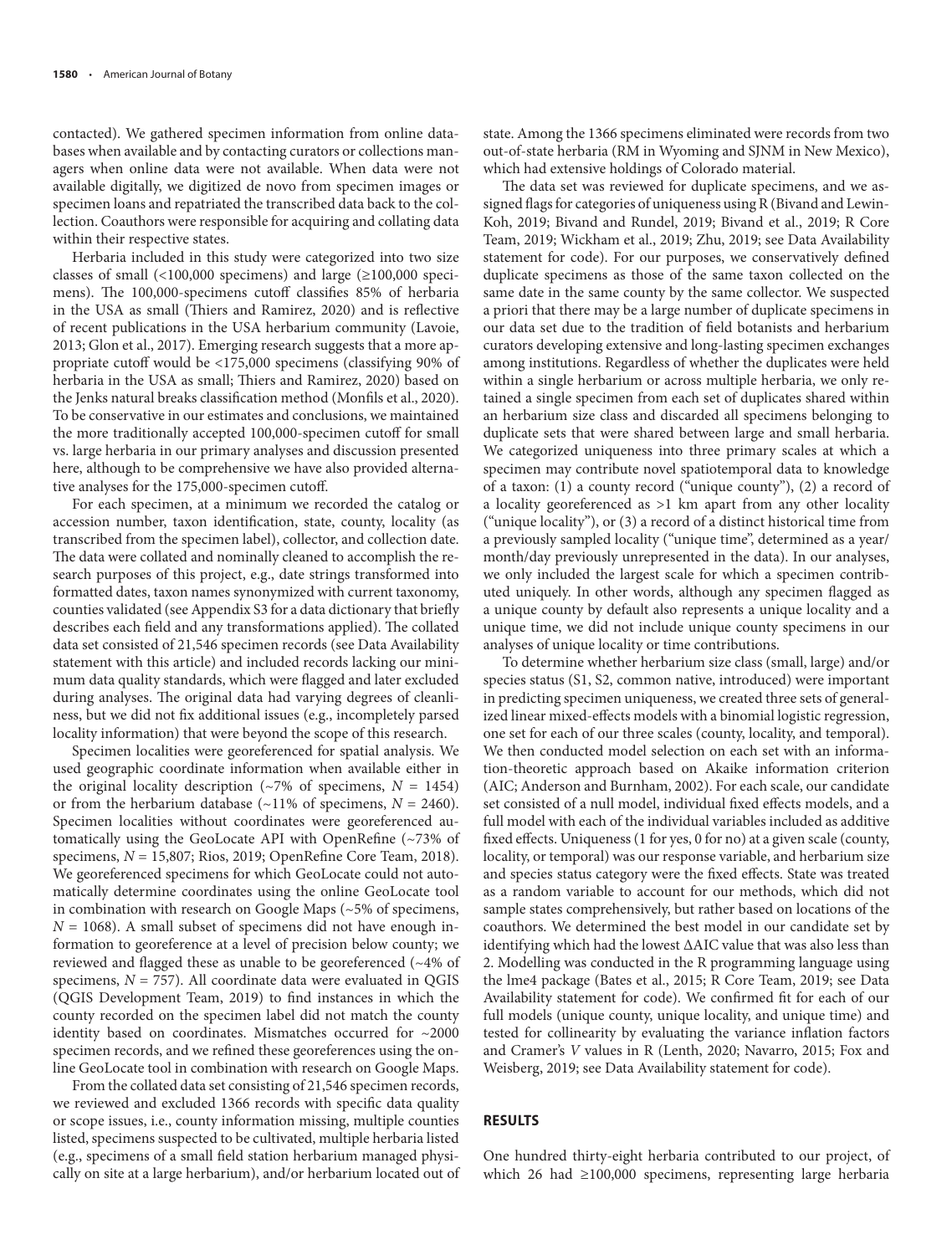(see Appendix S2). States ranged from having one large herbarium within the state (AR, GA) to having 10 large herbaria (CA). One hundred twelve herbaria represent small herbaria with <100,000 specimens, and states ranged from having 6 (WV) to 37 (CA) small herbaria. According to estimates of total herbarium size, specimens held by the large herbaria included in this study number 12,953,200 (87.5%), and specimens held by the small herbaria number 1,858,833 (12.5%). This proportion is similar to that of all United States herbaria recorded in *Index Herbariorum*, for which large herbaria hold a collective 68 million (87.2%) and small herbaria 10 million (12.8%) specimens (Thiers and Ramirez, 2020). Within the original data set of 21,546 specimen records collated for this project, large herbaria contributed 15,143 specimens (70.3%), and small herbaria contributed 6403 specimens (29.7%). After excluding rows with data quality issues and accounting for duplicate records (defined above in Materials and Methods), our data set was condensed to 16,348 records, each representing a unique collecting event. Most specimens (89% of those held by small herbaria and 83% of those held by large herbaria) were unduplicated, and duplicates were more likely to be distributed only between large herbaria than either only between small herbaria, or shared between large and small herbaria (Table 1).

Our primary analysis was conducted on a further reduced subset of these data  $(N = 15,792)$  by excluding an additional 137 records that were classified as a unique time by our flagging but that did not have a collecting day recorded. The relative contribution of specimens by herbarium size varied widely by state (Fig. 1), but small herbaria across all states contributed a larger percentage (30.7% of 15,792) of specimens to this study than expected based on their holdings (12.5% of total specimens are held by the small herbaria included in this study; Appendix S2). Patterns at each of our uniqueness scales (county, locality, temporal) also varied widely by state (Fig. 2; see Appendix S4 for the data used to generate this figure). Small herbaria in some states exhibited similarities between the proportion of records they contributed to the analysis data set and the proportion of records they contributed to certain uniqueness scales (compare Figs. 1 and 2). For example, small herbaria contributed nearly one half of the specimens for Arkansas (Fig. 1), and nearly half of the unique records at each uniqueness scale were provided by small herbaria (Fig. 2). As expected, there were greater unique contributions from the temporal scale than from locality or county and from the common native and introduced taxa than from the S1 and S2 taxa (Fig. 3A).

Modeling the effects of size class, species status, and state, and then comparing these models using AIC (Table 2) allowed us to parse high-level findings from the complexity of our results. We found that at all uniqueness scales (county, locality, temporal), the

**TABLE 1.** Number of unique collecting events represented by unduplicated and duplicated specimens held in large vs. small herbaria.

| Duplicate type                                           | Large herbaria | Small herbaria |
|----------------------------------------------------------|----------------|----------------|
| Unduplicated specimens                                   | 9415 (83%)     | 4456 (89%)     |
| Duplicated specimens held only<br>by large herbaria      | 1635 (14.4%)   | N/A            |
| Duplicated specimens held only<br>by small herbaria      | N/A            | 423 (8.4%)     |
| Duplicated specimens held by<br>large and small herbaria | 289 (2.6%)     | 130 (2.6%)     |
| Total unique collecting events                           | 11,339 (100%)  | 5009 (100%)    |

full model was weighted 100%, meaning that it provided the best balance between fit and parsimony (Table 2). Our best model also did well fitting the observed data, which we used as a comparison to assess the validity of our models in predicting the probability that a specimen represents unique information at different biogeographic scales (compare Fig. 3B with 3C). Because of the way we analyzed our data, the probability of a specimen contributing uniquely at one of the scales is 1 (Fig. 3B, C). In other words, with duplicated specimens across herbarium size classes removed (2.6% of specimen records; Table 1), all specimens originating as unduplicated anywhere or duplicated within size class represent unique contributions at the county, locality, or temporal scale for a given herbarium size class. The probabilities of uniqueness predicted by our models (Fig. 3C) show that large herbaria are predicted to have nearly twice the probability of small herbaria to contribute unique county records, but only slightly greater probability than small herbaria to contribute unique locality records. Since the probabilities sum to 1 across the uniqueness scales, small herbaria are predicted to have a greater probability than large herbaria of providing unique records at the temporal scale (Fig. 3C).

To account for emerging research (see Monfils et al., 2020), we produced the same models for our data using a cutoff of 175,000 specimens to distinguish between small and large herbaria. We found that the full model at each uniqueness scale was again weighted 100% (results available in Appendix S5; also see Data Availability statement). These results indicate that the same factors are at play for explaining unique contributions of small herbaria, even if the cutoff for what constitutes a small herbarium is raised.

## **DISCUSSION**

Our results show that herbaria house primarily unduplicated specimens within their states, and they represent unique knowledge at all biogeographic scales (county, locality, temporal). Our findings demonstrate that research requiring a complete picture of existing biogeographic knowledge at any scale must include specimens from both small and large herbaria. Although previously it has not been widely demonstrated that small herbaria curate unduplicated specimens, we found that 97.4% of small herbarium specimens sampled for this study are either totally unduplicated, or duplicated only by another small herbarium (Table 1). These unduplicated specimens represent unique biogeographic knowledge in all species categories (Fig. 3A, B), and our models predict how this uniqueness is distributed across biogeographic and temporal scales (Fig. 3C). We show that within a given size class (small, large) and species status (S1, S2, common native, introduced), a specimen has an increasing probability of representing uniqueness at the county vs. locality vs. temporal scale. For example, our models predict that an unduplicated specimen from a small herbarium of an S2 taxon has approximately a 10% chance of representing a unique county, a 26% chance of representing a unique locality (additive with unique county contribution), and a 100% chance of representing a unique time in the botanical collecting record for this taxon in this state (additive with the previous two scales; Fig. 3). We observed (and our models predicted) that the additive unique county and locality probabilities were always less than 0.5 for both herbarium size classes and all four species statuses, indicating that a specimen has a probability of providing a unique record at the temporal scale more than half of the time. Therefore, specimens in herbaria often represent repeated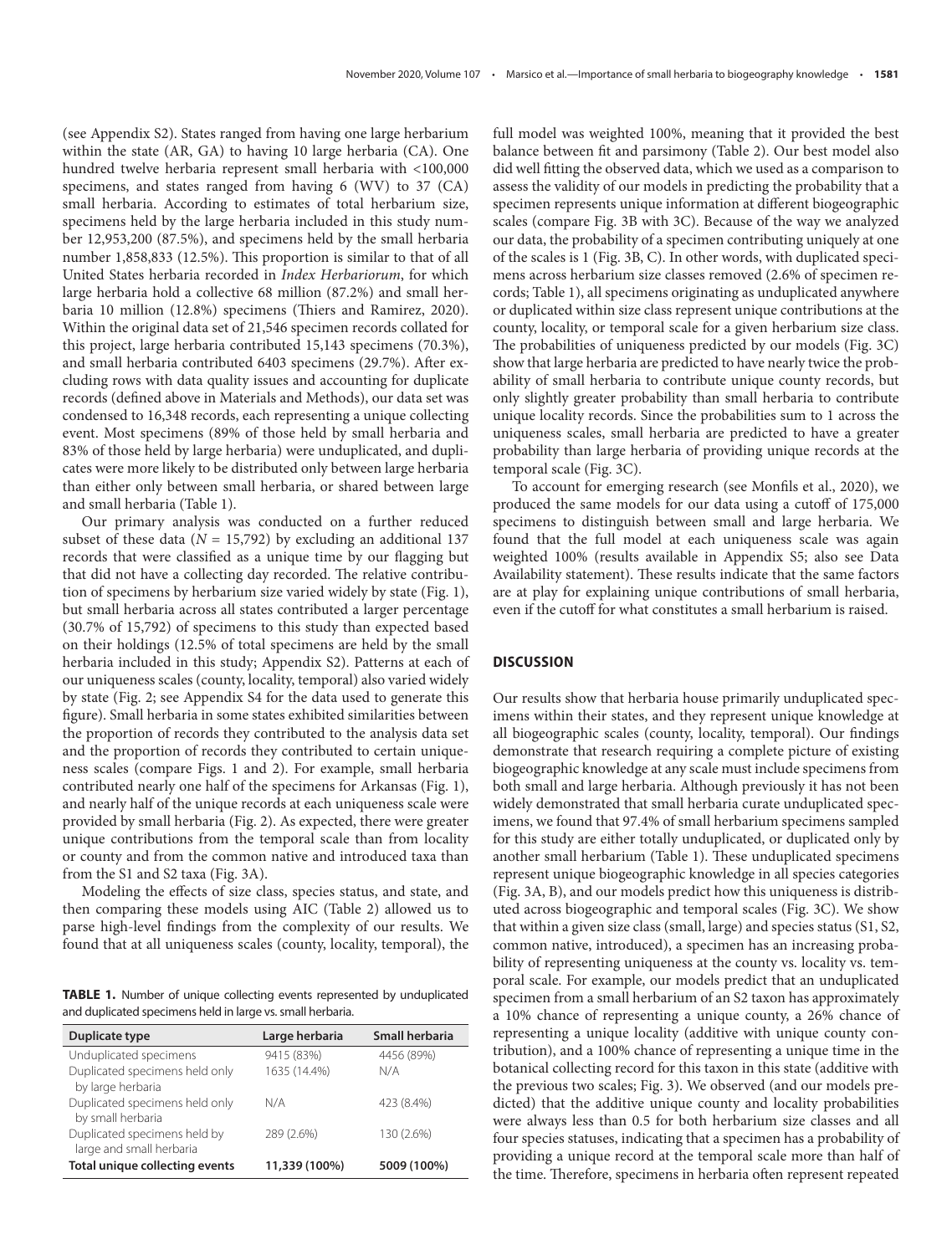

**FIGURE 1.** Number of specimen records included in this study's primary analysis data set that were contributed by large (≥100,000 specimens) and small herbaria (<100,000 specimens) in each participating state.

collections from the same localities over time, possibly due to habitat loss, proximity to the herbarium, other access-related factors such as permits for collecting, or an emphasis on known botanical areas of interest.

We suspect that small herbaria may be especially relevant to research focused on regionally occurring taxa, as evidenced by the 17-percentage-point increase between the total number of specimens held by small (vs. large) herbaria contacted for this project (12.5%), and the number of relevant specimens that these small herbaria contributed to the project data set (29.7%), which had a focus on regional taxa. Small herbaria likely have staff and students focused on collecting specimens from their own local vicinity. Moreover, student collections may be repeated over time from the same localities due to the nature of course assignments or access to certain sites known by the curator of the herbarium. For a complete understanding of species distributions, a thorough sampling of collections of all sizes is warranted, and based on the idiosyncratic nature of collections and curatorial research interest, it is difficult to predict a priori which herbaria might be excluded without resulting data loss.

While a thorough sampling of many herbaria is challenging in person, digitization offers an excellent compromise. We recommend including herbaria of all sizes equally in digitization efforts and encouraging the mobilization of digitized data and media to biodiversity data aggregators such as iDigBio ([www.idigbio.org](http://www.idigbio.org)) and the Global Biodiversity Information Facility ([www.gbif.org](http://www.gbif.org)). Our data collection was complicated by the uneven distribution of digitally accessible data across herbaria. For collections that already had a significant amount of data digitized and available online, e.g., on the Consortium of California Herbaria portal, we downloaded those data directly, whereas for collections without an online presence of specimen records, we requested data from each herbarium. If data from portals were present, but not complete, then we missed some existing data because we did not contact individual herbaria if data

for our target taxa were present in an online format. Paradoxically, it is therefore possible that we received more complete data from herbaria without a digital presence at the time of data collection. Our own experience highlights the importance of improving digital accessibility for all herbarium specimens.

In the last decade, there has been a genuine effort to include small collections in digitization projects funded through the National Science Foundation's Advancing Digitization of Biodiversity Collections (ADBC) program. The SouthEast Regional Network of Expertise and Collections (SERNEC; sernecportal.org) and the Southern Rockies projects (Allen, 2018) are two examples of how small herbaria have successfully been integrated in digitization projects beyond the scope of what they might have had the individual capacity to do otherwise. We contend that continuing to digitize herbaria of all sizes will ameliorate the lack-of-data situation to some degree, but we also

realize that continued regional collecting is necessary. Prather et al. (2004) found that local collecting is on the decline in two-thirds of the herbaria surveyed, regardless of herbarium size. Ferro and Flick (2015) discovered that bias in entomology collections has a serious effect on species distribution modelling and that the number of collections contributing specimens, rather than the number of localities sampled or specimens themselves, is a better indicator of exhaustiveness in avoiding bias. They also argued that "maintenance and growth of numerous, regional natural history collections is important" (Ferro and Flick, 2015, p. 424), which applies to herbaria as it does to entomology collections. Not only do staff at small herbaria curate and make specimens accessible, but they also foster regional expertise that may not be accurately captured in specimen data alone. For instance, historic collecting localities can be notoriously difficult to interpret for modern georeferencing, and even more recently collected specimens may use local place names to describe localities. Collections with a regional focus tend to be associated with people who are more familiar with the surrounding geography and to whom local place names are meaningful. This regional knowledge translates into georeferencing precision and accuracy, which are the most highly desirable qualities sought by users working with species occurrence data (Ariño et al., 2013).

Digitization, continued collecting, and maintaining and enhancing regional biogeographical knowledge require the recognition of herbaria as critical research infrastructure and the understanding that in the USA this infrastructure comprises 686 individual herbaria, 85% of which are small collections with fewer than 100,000 specimens (Thiers and Ramirez, 2020). Our herbaria of all sizes continue to need significant financial support, and to this extent, it is key for university administrators to understand the value of natural history collections. We provide a template letter of advocacy from an herbarium curator to an institutional administrator to assist in starting this discussion for readers in a position to do so (Appendix S6).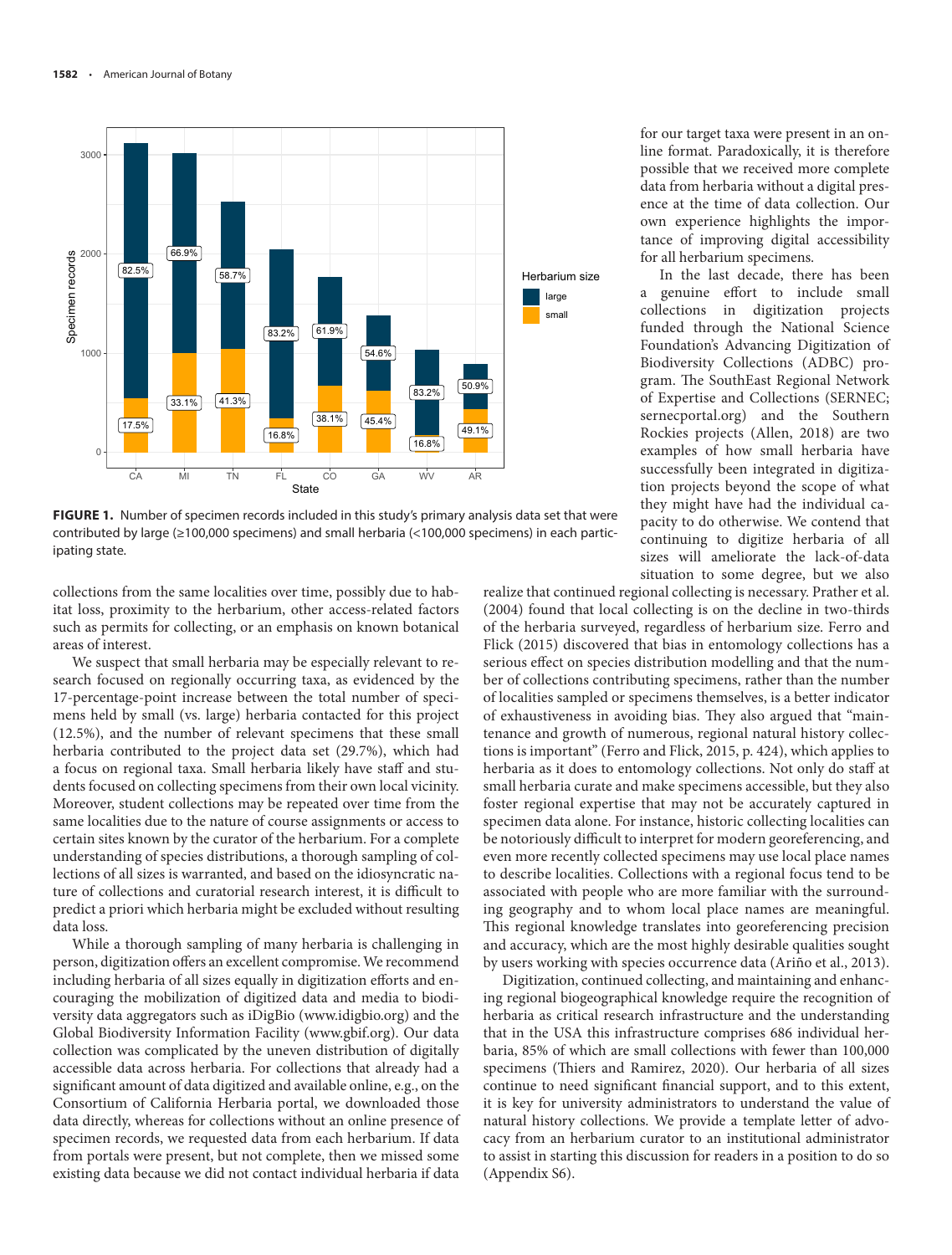

**FIGURE 2.** Number of specimen records included in this study's primary analysis data set that were contributed by large (≥100,000 specimens) and small herbaria (<100,000 specimens) in each participating state, faceted by scale of uniqueness (county, locality, temporal) and species status category (S1, S2, common native, introduced).

Better access to digitized specimen data will allow future studies to address the contributions of out-of-state herbaria to in-state biogeographical knowledge, which this study did not. We decided not to include specimens held in out-of-state herbaria in our analyses because of the complexity involved in data gathering, although we think that doing so would affect our narrative in regard to duplicate specimens and specimen uniqueness. Out-of-state holdings can contain critical specimens for our understanding of certain areas. For example, field research for the Flora of the Four Corners Region (Heil et al., 2013) resulted in a large number of collections from four states since the flora followed an ecological rather than a political boundary. Most of the specimens were deposited in the San Juan College Herbarium (SJNM; Farmington, New Mexico, USA), since the principal author curates the herbarium there. Another example of important Colorado specimens being held out-of-state comes from the large floristic inventory program of the Rocky Mountain Herbarium (RM) at the University of Wyoming, Laramie, Wyoming. This program was initiated in 1978 and resulted in more than 60 floristic studies across 13 states, contributing more than 640,000 specimens total and over 107,000 specimens from Colorado (Rocky Mountain Herbarium, 2020). Moreover, we know that specimen collecting and duplicate sharing can be influenced by proximity and social connections rather than the confines of a state's boundaries.

For example, in Arkansas, multiple small herbaria shared duplicates with the nearby but out-of-state herbarium at the University of Louisiana at Monroe (NLU; Monroe, Louisiana, USA), a large herbarium that makes a particularly interesting example because it was orphaned by the university and subsequently transferred to the Botanical Research Institute of Texas (BRIT) in 2017. A future avenue for research aimed at understanding knowledge gaps in biogeographic patterns from existing data should investigate specimen contributions held uniquely outside the state boundaries from where the specimens were collected.

## **CONCLUSIONS**

In sum, herbaria of all sizes are important resources for preserving and expanding our knowledge of phytogeography. Small herbaria are crucial components of this research infrastructure because they contain records that fill gaps (this study), because more collections ameliorate bias (Soberon, 1999; Ferro and Flick, 2015; Krishtalka and Humphrey, 2000), and because most herbaria in the USA are small (Thiers, 2020; Thiers and Ramirez, 2020). Digitization and data sharing have removed the historical logistical barrier for a researcher having to visit many separate collections to assess specimen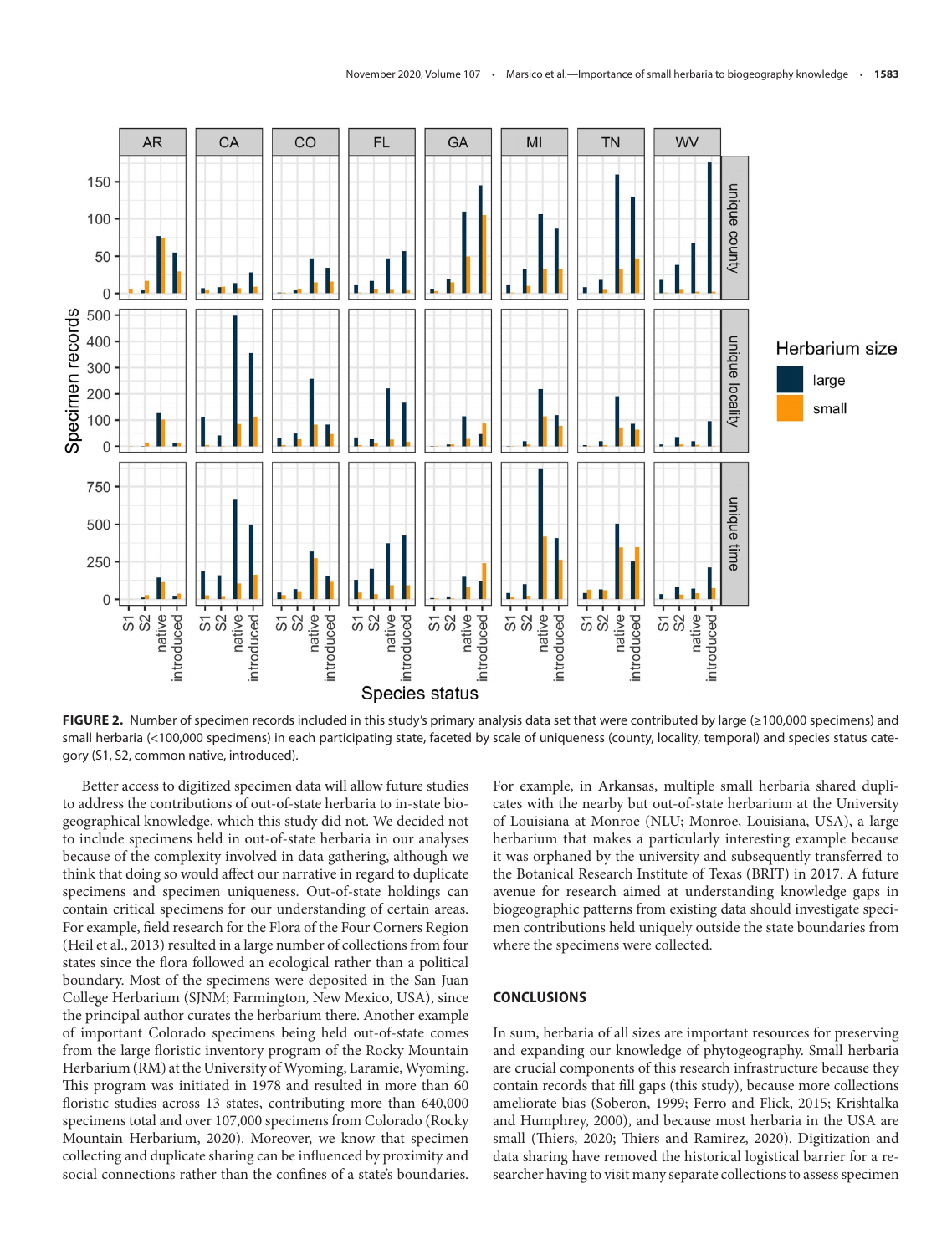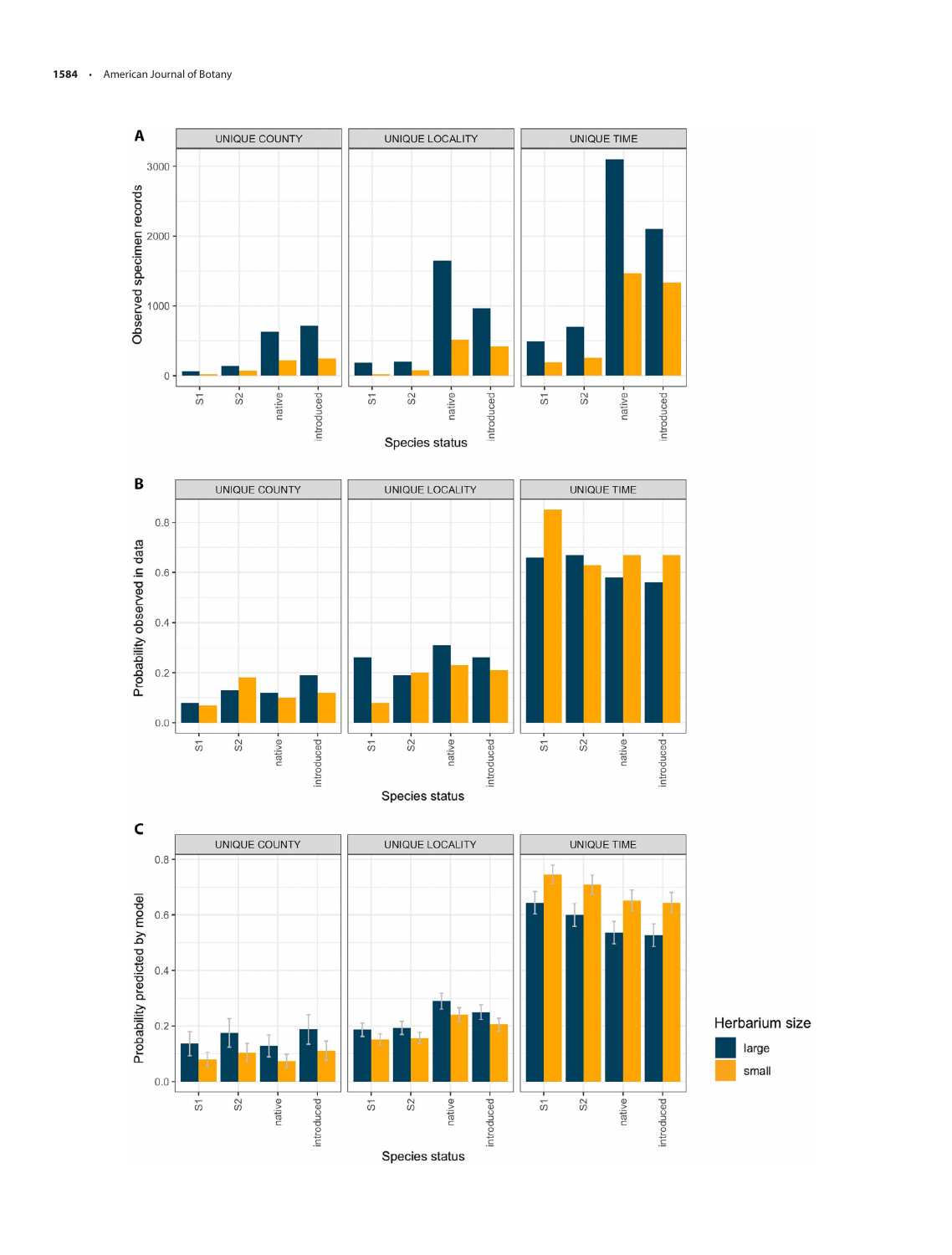FIGURE 3. Assessment of model validity in predicting the probability that a specimen represents unique information at different biogeographic scales by comparing (A) observed specimen records and (B) probability in observed data to (C) probability predicted by model. Given that the herbarium size class and species status of a specimen are inherent attributes of the specimen,this figure illustrates the scale of biogeographic uniqueness at which a particular specimen might be expected to contribute.

**TABLE 2.** Model selection results of specimen uniqueness at the county, locality, and temporal scales. Shown are the degrees of freedom, Akaike information criterion (AIC) values, ΔAIC values, and AIC weights. In each model, state is included as a random variable.

| Response variable | <b>Model predictors</b> | df             | <b>AIC</b> | <b>AAIC</b> | AIC weight |
|-------------------|-------------------------|----------------|------------|-------------|------------|
| County scale      | Size class $+$          | 5              | 10958      | $\Omega$    |            |
| uniqueness        | species status          |                |            |             |            |
|                   | Size class              | $\mathcal{P}$  | 11022      | 64.4        | $\bigcap$  |
|                   | Species status          | 4              | 11076      | 118.3       | $\bigcap$  |
|                   | No predictor            |                | 11123      | 165.5       | $\Omega$   |
| Locality scale    | Size class $+$          | 5              | 17332      | 0           |            |
| uniqueness        | species status          |                |            |             |            |
|                   | Species status          | 4              | 17365      | 32.7        | $\Omega$   |
|                   | Size class              | $\mathfrak{D}$ | 17422      | 90.0        | $\Omega$   |
|                   | No predictor            |                | 17459      | 126.9       | $\cap$     |
| Temporal scale    | Size class $+$          | 5              | 20408      | 0           |            |
| uniqueness        | species status          |                |            |             |            |
|                   | Size class              | $\mathfrak{D}$ | 20460      | 52.8        | $\Omega$   |
|                   | Species status          | 4              | 20566      | 158.5       | 0          |
|                   | No predictor            |                | 20616      | 208.8       | 0          |

holdings or acquire digital data, so digital data sharing is an essential strategy for democratizing access to all herbaria.

## **ACKNOWLEDGMENTS**

We dedicate our work to the late Dr. George Pryor Johnson (APCR) who was a founding member of the North American Network of Small Herbaria and who hoped this work would be published in support of small collections. We thank all the herbaria (large and small) that contributed data to our project. Details of herbaria that contributed can be found in Appendix S2. We thank Hazel K. Berríos for her assistance in working on early versions of data analyses. A previous version of this manuscript was improved by analytical advice and edits from Virginie Rolland. We are grateful to two anonymous reviewers who provided suggestions that strengthened the manuscript. Financial support for this project came from NSF grants EF-1410098, DUE-1564954, and DBI-1561743 to T.D.M. and the Department of Biological Sciences and Environmental Science Program at Arkansas State University, NSF grants DBI-1054366 and DBI-1458264 to J.R.C. at Valdosta State University, NSF grant DBI-1410143 to E.L.G. at Marshall University, and NSF grant DBI-1410087 to A.B.M. at Middle Tennessee State University.

### **AUTHOR CONTRIBUTIONS**

T.D.M., E.R.K., J.R.C., E.L.G., P.D.L., R.M., A.B.M., G.N., M.S., and A.K.M. conceived of the idea and gathered data from their state herbaria. Countless hours were spent on conference calls to strategize and implement a uniform approach to gathering and collating data. A.K.M. provided initial leadership and momentum. E.R.K. and T.D.M. georeferenced any specimens for which it was necessary. E.R.K. conducted the data compilation and preliminary analyses. D.L.S. and E.R.K. conducted the modeling analyses. T.D.M. and E.R.K. led the writing of the manuscript. All authors contributed to and edited the manuscript.

### **DATA AVAILABILITY**

Data collated for the purposes of this study and the analysis code written in R are archived and available on Zenodo at [https://doi.](https://doi.org/10.5281/zenodo.3937865) [org/10.5281/zenodo.3937865.](https://doi.org/10.5281/zenodo.3937865) A version of the analysis code rendered for viewing in a web browser can be found at [https://ekrim](https://ekrimmel.github.io/marsico-et-al-2020/Marsico-et-al-2020_v4.html) [mel.github.io/marsico-et-al-2020/Marsico-et-al-2020\\_v4.html.](https://ekrimmel.github.io/marsico-et-al-2020/Marsico-et-al-2020_v4.html)

## **SUPPORTING INFORMATION**

Additional Supporting Information may be found online in the supporting information tab for this article.

**APPENDIX S1.** Excel spreadsheet documenting all 320 taxa used for this project (8 states  $\times$  40 taxa per state), including data sources for each species category.

**APPENDIX S2.** Excel spreadsheet documenting all herbaria contacted to provide data for this project, including information on collection size and data contribution.

**APPENDIX S3.** Excel spreadsheet providing a data dictionary for fields in our data and details about any transformations done to them during compilation.

**APPENDIX S4.** Excel spreadsheet of results from analysis to determine unique specimen records contributed to this study by large (≥100,000 specimens) and small herbaria (<100,000 specimens) in each participating state, faceted by scale of uniqueness (county, locality, temporal) and species category (S1, S2, common native, introduced). Figure 2 is a visualization of these data.

**APPENDIX S5.** Analysis summary (equivalent to Appendix S4), duplicate summary (equivalent to Table 1), and modelling results (equivalent to Table 2) from an alternative analysis of data using cutoff of 175,000 specimens to differentiate between large and small herbaria.

**APPENDIX S6.** Example letter to university/institution administrators highlighting the work in this paper so that curators can help justify the research contributions made by small herbaria.

#### **LITERATURE CITED**

- Allen, J. R. 2018. Advancing digitization in the southern Rocky Mountain region. *The Vasculum* (newsletter of the Society of Herbarium Curators) 13: 9–12.
- Anderson, D. R., and K. P. Burnham. 2002. Avoiding pitfalls when using information-theoretic methods. *Journal of Wildlife Management* 66: 912–918.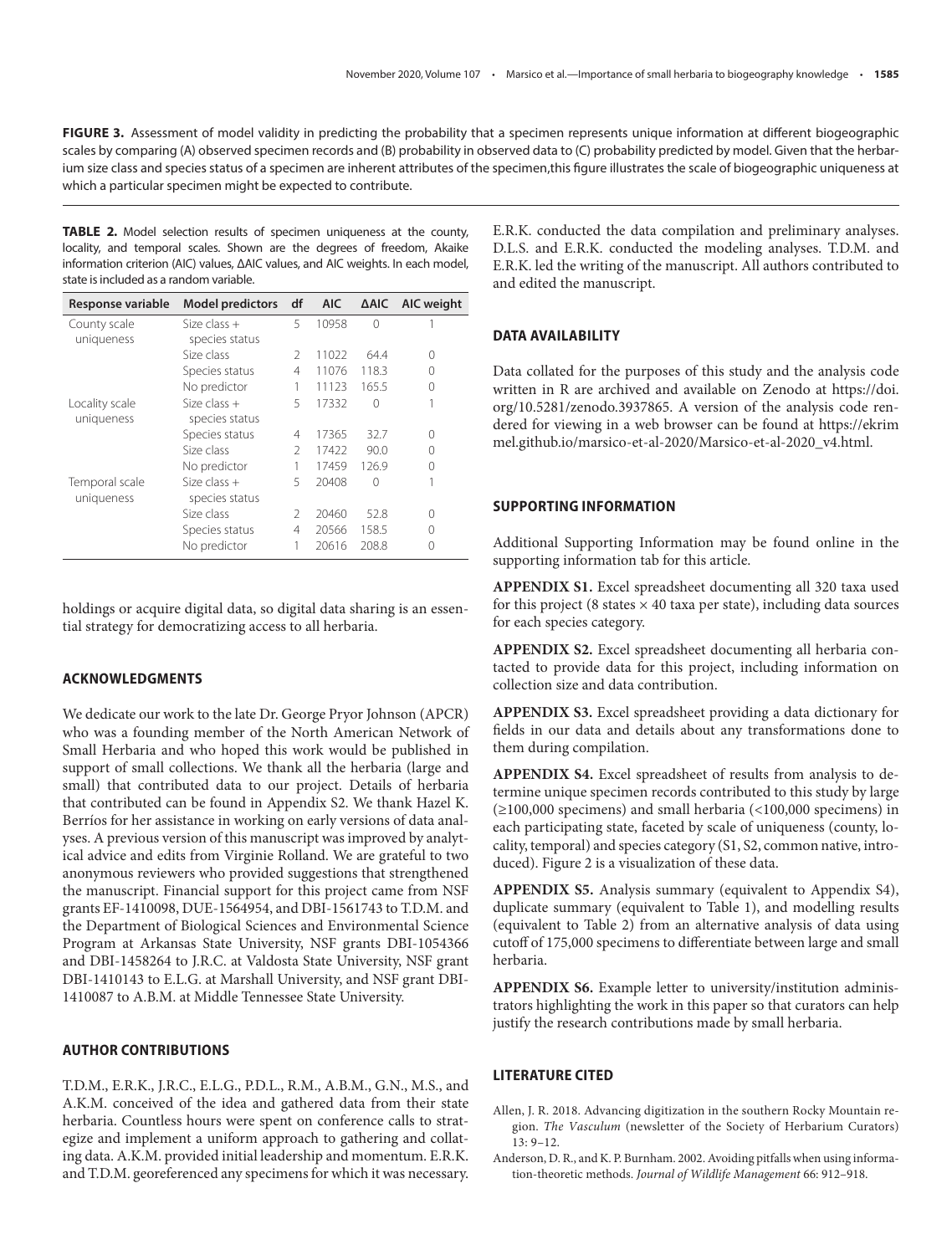- Ariño, A. H., V. Chavan, and D. P. Faith. 2013. Assessment of user needs of primary biodiversity data: Analysis, concerns, and challenges. *Biodiversity Informatics* 8: 59–63.
- Ball-Damerow, J. E., L. Brenskelle, N. Barve, P. S. Soltis, P. Sierwald, R. Bieler, R. LaFrance, et al. 2019. Research applications of primary biodiversity databases in the digital age. *PLoS One* 149: e0215794.
- Barkworth, M., and Z. Murrell. 2012. The US Virtual Herbarium: working with individual herbaria to build a national resource. *ZooKeys* 209: 55–73.
- Bates, D., M. Maechler, B. Bolker, and S. Walker. 2015. Fitting linear mixed-effects models using lme4. *Journal of Statistical Software* 67: 1–48.
- Bivand, R., T. Keitt, and B. Rowlingson. 2019. rgdal: Bindings for the Geospatial Data Abstraction Library (GDAL). R package version 1.4-7. Website: [https://](https://CRAN.R-project.org/package=rgdal) [CRAN.R-project.org/package=rgdal](https://CRAN.R-project.org/package=rgdal) [accessed 01 March 2019].
- Bivand, R., and N. Lewin-Koh. 2019. maptools: Tools for handling spatial objects. R package version 0.9-8. Website: [https://CRAN.R-project.org/packa](https://CRAN.R-project.org/package=maptools) [ge=maptools](https://CRAN.R-project.org/package=maptools) [accessed 01 March 2019].
- Bivand, R., and C. Rundel. 2019. rgeos: Interface to Geometry Engine Open Source (GEOS). R package version 0.5-2. Website: [https://CRAN.R-proje](https://CRAN.R-project.org/package=rgeos) [ct.org/package=rgeos](https://CRAN.R-project.org/package=rgeos) [accessed 01 March 2019].
- Bloom, T. D. S., A. Flower, and E. G. DeChaine. 2018. Why georeferencing matters: introducing a practical protocol to prepare species occurrence records for spatial analysis. *Ecology and Evolution* 8: 765–777.
- Brenskelle, L., B. J. Stucky, J. Deck, R. Walls, and R. P. Guralnick. 2019. Integrating herbarium specimen observations into global phenology data systems. *Applications in Plant Sciences* 7: e01231.
- Calinger, K. M., S. Queenborough, and P. S. Curtis. 2013. Herbarium specimens reveal the footprint of climate change on flowering trends across north-central North America. *Ecology Letters* 16: 1037–1044.
- Casas-Marce, M., E. Revilla, M. Fernandes, A. Rodríguez, M. Delibes, and J. A. Godoy. 2012. The value of hidden scientific resources: preserved animal specimens from private collections and small museums. *BioScience* 62: 1077–1082.
- Cobb, N. S., L. F. Gall, J. M. Zaspel, N. J. Dowdy, L. M. McCabe, and A. Y. Kawahara. 2019. Assessment of North American arthropod collections: Prospects and challenges for addressing biodiversity research. *PeerJ* 7: e8086.
- Daru, B. H., D. S. Park, R. B. Primack, C. G. Willis, D. S. Barrington, T. J. S. Whitfeld, T. G. Seidler, et al. 2017. Widespread sampling biases in herbaria revealed from large-scale digitization. *New Phytologist* 217: 939–955.
- Davis, C. C., C. G. Willis, B. Connolly, C. Kelly, and A. M. Ellison. 2015. Herbarium records are reliable sources of phenological change driven by climate and provide novel insights into species' phenological cueing mechanisms. *American Journal of Botany* 102: 1599–1609.
- Feeley, K. J., and M. R. Silman. 2011. Keep collecting: Accurate species distribution modelling requires more collections than previously thought. *Diversity and Distributions* 1–9: 1132–1140.
- Ferro, M. L., and A. J. Flick. 2015. Collection bias and the importance of natural history collections in species habitat modeling: a case study using *Thoracophorus costalis* Erichson (Coleoptera: Staphylinidae: Osoriinae), a critique of gbif.org. *Coleopterists Bulletin* 69: 415–425.
- Fox, J., and S. Weisberg. 2019. car: companion to applied regression. R package version 3.0-5. Website: [https://cran.r-project.org/web/packages/car/index.](https://cran.r-project.org/web/packages/car/index.html) [html](https://cran.r-project.org/web/packages/car/index.html) [accessed 01 June 2019].
- Gehan, M. A., and E. A. Kellogg. 2017. High-throughput phenotyping. *American Journal of Botany* 104: 505–508.
- Glon, H. E., B. W. Heumann, J. R. Carter, J. M. Bartek, and A. K. Monfils. 2017. The contribution of small collections to species distribution modelling: A case study from Fuireneae (Cyperaceae). *Ecological Informatics* 42: 67–78.
- Gropp, R. E. 2003. Are university natural science collections going extinct? *BioScience* 53: 550.
- Guralnick, R., and A. Hill. 2009. Biodiversity informatics: automated approaches for documenting global biodiversity patterns and processes. *Bioinformatics* 25: 421–428.
- Heberling, J. M., and B. L. Isaac. 2017. Herbarium specimens as exaptations: new uses for old collections. *American Journal of Botany* 104: 963–965.
- Heberling, J. M., L. A. Prather, and S. J. Tonsor. 2019. The changing uses of herbarium data in an era of global change: an overview using automated content analysis. *BioScience* 69: 812–822.
- Heil, K. D., S. L. O'Kane, L. M. Reeves, and A. Clifford. 2013. Flora of the Four Corners Region: vascular plants of the San Juan River Drainage, Arizona, Colorado, New Mexico, and Utah. Monographs in Systematic Botany from the Missouri Botanical Garden, vol. 124. Missouri Botanical Garden Press, St. Louis, MO, USA.
- Krishtalka, L., and P. S. Humphrey. 2000. Can natural history museums capture the future? *BioScience* 50: 611–617.
- Lavoie, C. 2013. Biological collections in an ever changing world: Herbaria as tools for biogeographical and environmental studies. *Perspectives in Plant Ecology, Evolution and Systematics* 15: 68–76.
- Lendemer, J., B. Thiers, A. K. Monfils, J. Zaspel, E. R. Ellwood, A. Bentley, K. Levan, et al. 2020. The Extended Specimen Network: a strategy to enhance US biodiversity collections, promote research and education. *BioScience* 70: 23–30.
- Lenth, R.2020. emmeans: estimated marginal means, aka least-squares means. Website: <https://CRAN.R-project.org/package=emmeans>[accessed 06 May 2020].
- López, A., and A. B. Sassone. 2019. The uses of herbaria in botanical research. A review based on evidence from Argentina. *Frontiers in Plant Science* 10: 1363.
- Lughadha, E. N., B. E. Walker, C. Canteiro, H. Chadburn, A. P. Davis, S. Hargreaves, E. J. Lucas, et al. 2018. The use and misuse of herbarium specimens in evaluating plant extinction risks. *Philosophical Transactions of the Royal Society, B, Biological Sciences* 374: 20170402.
- McCartha, G. L., C. M. Taylor, A. van der Ent, G. Eschevarria, D. M. Navarrete Gutiérrez, and A. J. Pollard. 2019. Phylogenetic and geographic distribution of nickel hyperaccumulation in neotropical *Psychotria*. *American Journal of Botany* 106: 1377–1385.
- Meyer, C., P. Weigelt, and H. Kreft. 2016. Multidimensional biases, gaps and uncertainties in global plant occurrence information. *Ecology Letters* 19: 992–1006.
- Miller-Rushing, A. J., R. B. Primack, D. Primack, and S. Mukunda. 2006. Photographs and herbarium specimens as tools to document phenological changes in response to global warming. *American Journal of Botany* 93: 1667–1674.
- Monfils, A. K., E. R. Krimmel, J. M. Bates, J. E. Bauer, M. W. Belitz, B. C. Cahill, A. M. Caywood, et al. 2020. Regional collections are an essential component of biodiversity research infrastructure. *BioScience* biaa102.
- Navarro, D. J.2015. lsr: companion to "Learning statistics with R". R package version 0.5. Website:<https://CRAN.R-project.org/package=lsr> [accessed 01 June 2019].
- O'Connell, A. F., A. T. Gilbert, and J. S. Hatfield. 2004. Contribution of natural history collection data to biodiversity assessment in national parks. *Conservation Biology* 18: 1254–1261.
- OpenRefine Core Team. 2018. OpenRefine: a free, open source power tool for working with messy data and improving it, version 2.8 for Mac. Website: <https://www.openrefine.org/>[accessed 01 January 2018].
- Page, L. M., B. J. MacFadden, J. A. Fortes, P. S. Soltis, and G. Riccardi. 2015. Digitization of biodiversity collections reveals biggest data on biodiversity. *BioScience* 65: 841–842.
- Park, I. W., and M. D. Schwartz. 2015. Long-term herbarium records reveal temperature-dependent changes in flowering phenology in the southeastern USA. *International Journal of Biometeorology* 59: 347–355.
- Pearse, W. D., C. C. Davis, D. W. Inouye, R. B. Primack, and T. J. Davies. 2017. A statistical estimator for determining the limits of contemporary and historic phenology. *Nature Ecology & Evolution* 1: 1876–1882.
- Pearson, K. D. 2019. Spring- and fall-flowering species show diverging phenological responses to climate in the southeast USA. *International Journal of Biometeorology* 63: 481–492.
- Prather, L. A., O. Alvarez-Fuentes, M. H. Mayfield, and C. J. Ferguson. 2004. The decline of plant collecting in the United States: A threat to the infrastructure of biodiversity studies. *Systematic Botany* 29: 15–28.